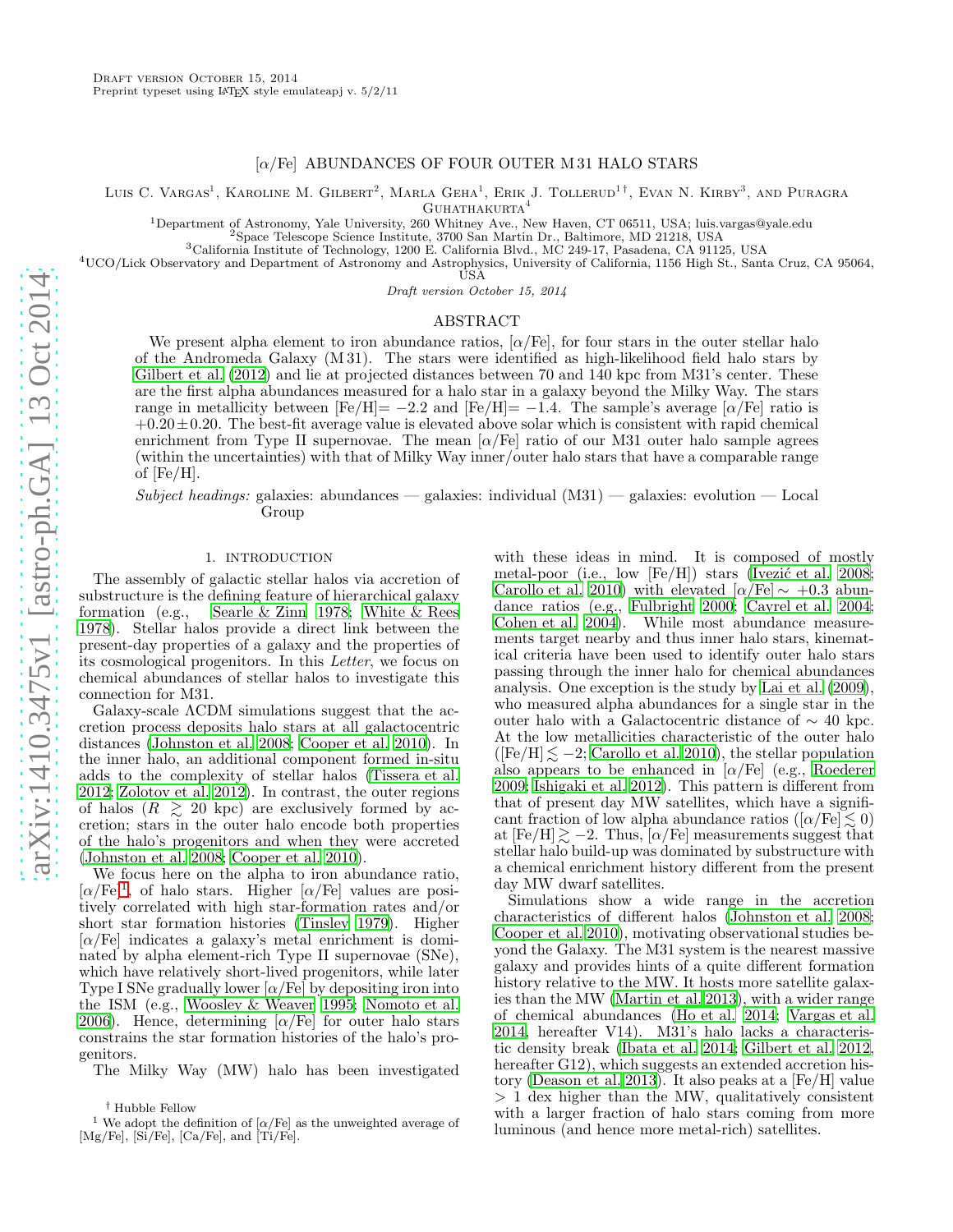

<span id="page-1-1"></span>FIG. 1.— Top: Velocity separation,  $\Delta v_{\rm LOS}$ , versus projected radius,  $R_{\rm proj}$ , for each of the four field halo stars analyzed in this paper compared to the satellite galaxy located in its vicinity. Program stars are shown as large circles, and the same color coding is used throughout the paper. Other high-likelihood halo members from G12 are shown as purple stars. Satellite member stars (small grey circles) cluster at  $(\Delta v, R_{\text{proj}}) \sim (0, 0)$ . Bottom:  $(V - I_0, I_0)$  CMD showing the same stars as in the top panels. We overlay 12 Gyr Yale-Yonsei isochrones [\(Kim et al. 2002\)](#page-5-17) with  $[Fe/H]$  and  $[\alpha/Fe]$  nearest to that measured spectroscopically for each of the program stars. We place the isochrones at the line-of-sight distance to M31 (solid lines) and at distances  $\pm 175$  kpc smaller/larger (dashed lines).

The metallicity-driven differences between the MW and M31 are less clear in their outer stellar halos, however, because the average stellar metallicity of M31 decreases with projected radius out to more than 100 kpc [\(Kalirai et al. 2006](#page-5-18); [Koch et al. 2008;](#page-5-19) [Ibata et al. 2014;](#page-5-16) [Gilbert et al. 2014\)](#page-5-20). This suggests an underlying variation in metallicity of the progenitors of the M31 stellar halo and calls for additional chemical probes beyond [Fe/H]. However, stellar abundances other than [Fe/H] in the M31 system have so far been limited to young supergiants in the disk [\(Venn et al. 2000](#page-5-21); [Trundle et al.](#page-5-22) [2002\)](#page-5-22). This Letter presents the first  $\alpha$ /Fe] ratios measured in M31's stellar halo.

### 2. ASSEMBLING THE SAMPLE

# 2.1. [Gilbert et al. \(2012](#page-5-0))'s Halo Membership

<span id="page-1-0"></span>G12 identified over 1600 M31 halo stars as part of the Spectroscopic and Photometric Landscape of Andromeda's Stellar Halo (SPLASH) survey. They used a combination of five diagnostics to calculate the relative likelihood of membership in the M31 halo versus a foreground MW population [\(Gilbert et al. 2006](#page-4-6)). These diagnostics utilize photometric and spectroscopic measurements: the star's radial velocity, its position in a  $(V - I, I)$  color-magnitude diagram (CMD), its magnitude in the narrow-band DDO51 filter, the strength of the Na I absorption line at  $8190 \text{ Å}$  and the difference between photometric and calcium triplet (CaT)-based metallicities. Stars are designated as M31 stars if it is more probable they are red giant branch (RGB) stars at the distance of M31 than MW foreground stars. Stars

are designated to have a high likelihood of M31 membership if it is 3 times more likely that they are M31 RGB stars rather than MW stars. In Section [2.3,](#page-2-0) we additionally assess whether the stars are M31 halo or M31 dwarf satellite members.

# 2.2. Higher S/N Observations

To measure metallicities and alpha abundances, we obtained higher S/N spectra of halo stars from the sample described in Section [2.1.](#page-1-0) The targets were selected due to their relative proximity to various M31 satellites studied by V14, enabling us to observe them using the multiobject masks designed for the satellite targets.

The Keck/DEIMOS spectra span the wavelength range 6300  $\langle \lambda \rangle$  < 9100 Å and have a resolving power of  $\lambda/\Delta\lambda \sim 6000$ . The data reduction for the additional spectra follows that of the G12 sample, and was performed with a modified version of the spec2d/DEEP pipeline [\(Cooper et al.](#page-4-7) [2012;](#page-4-7) [Newman et al. 2013\)](#page-5-23) adapted to stellar spectra [\(Simon & Geha 2007;](#page-5-24) [Kalirai et al. 2010\)](#page-5-25).

Including the new observations, we identified ten likely M31 halo star with sufficient  $S/N$  ( $\gtrsim 15 \AA^{-1}$ ) for chemical abundance analysis. Four of these candidates have a high likelihood of being M31 halo stars (Section 2.1). The other six stars are marginally identified as M31 halo stars. The likelihood distributions of MW foreground stars and M31 halo stars overlap, and the number of MW foreground stars in the sample is large at the distances from M31's center considered here (Figure 3 of G12). Therefore, we expect contamination from MW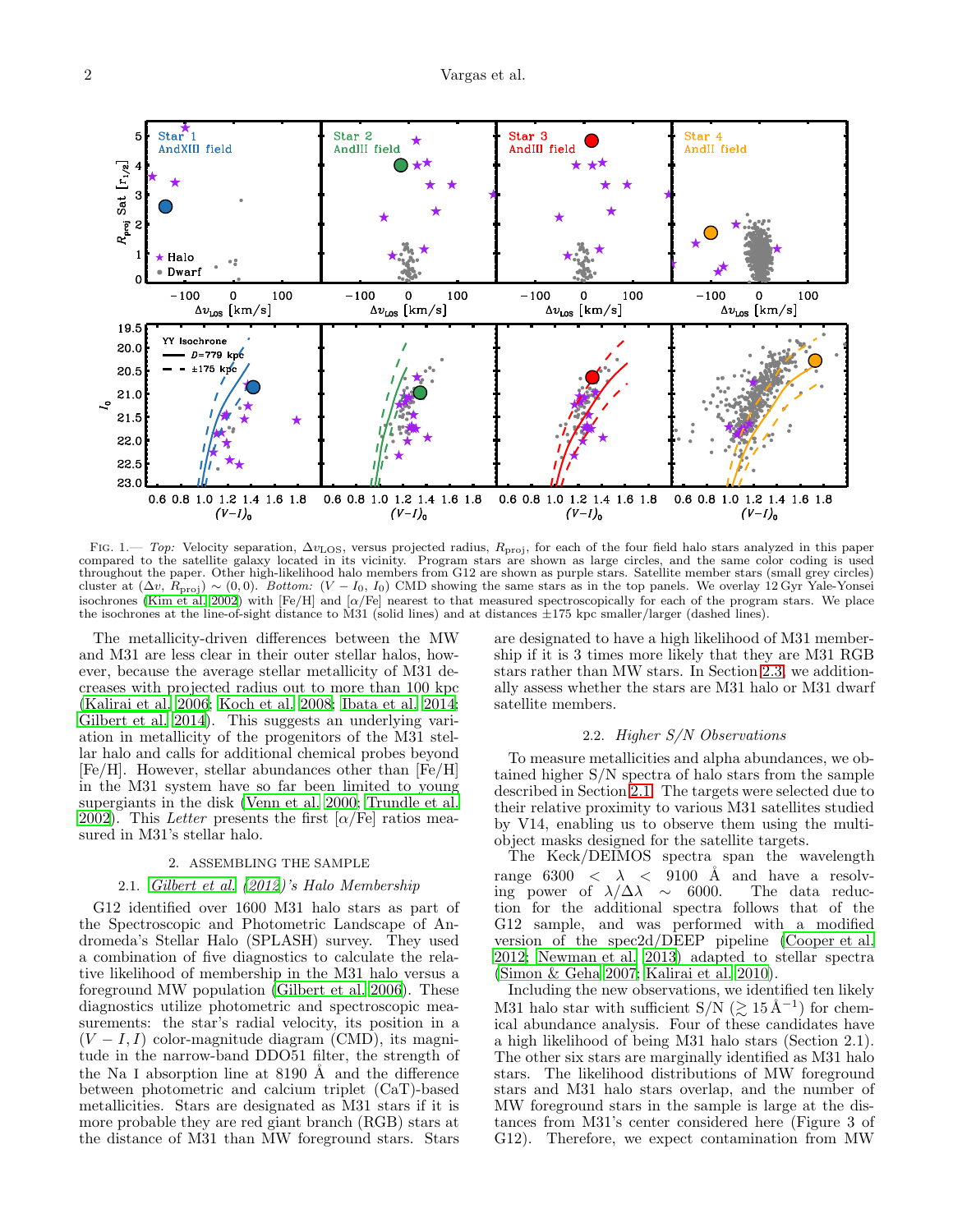

<span id="page-2-3"></span>FIG. 2.— Variation of  $T_{\text{eff}}$ , log g, [Fe/H], and [ $\alpha$ /Fe] for a range of assumed line-of-sight distances, using the colors in Figure [1.](#page-1-1) The arrows mark the distance to M31. The yellow star is not plotted for  $D_{\text{LOS}} > 780$  kpc as at those distances it would be brighter than the tip of the RGB. See Section [3.2](#page-2-1) for further discussion.

foreground stars among the stars that are marginally identified as M31 stars. For these reasons, we restrict our sample to the four high likelihood M31 members.

### 2.3. Characteristics of the Halo Sample

<span id="page-2-0"></span>The four stars in our sample are located at projected distances from M31's center of  $R_{\text{proj}} \sim 70$  to 140 kpc. At these distances, the contribution from an in-situ halo component is expected to be negligible. Instead, the halo should be dominated by metal-poor stars belonging to an accreted component [\(Zolotov et al. 2012](#page-5-5)).

Due to the proximity of the sample stars to various M31 satellites, we check whether our stars could be members of the nearby satellites. In the top panels of Figure [1,](#page-1-1) we plot the relative location in positionvelocity space between each program halo star and the nearest satellite. The plots also include other highlikelihood halo stars (G12) as well as satellite member stars [\(Ho et al. 2012;](#page-5-26) [Tollerud et al. 2012](#page-5-27)). The halo stars fall far from the locus of satellite member stars. In the bottom panels, we show CMDs for the same data as in the top row. Due to the similar line-of-sight distances to M31 and the satellites, CMDs are not a good discriminant of halo versus satellite membership.

### 3. CHEMICAL ABUNDANCE ANALYSIS

For the four M31 halo stars above, we measure iron abundances, [Fe/H], and alpha to iron abundance ratios,  $[\alpha/\text{Fe}]$ , by comparing each DEIMOS spectrum to a large grid of synthetic spectral models [\(Kirby 2011\)](#page-5-28). The technique has been applied to the study of MW satellites [\(Kirby et al. 2011;](#page-5-29) [Vargas et al. 2013\)](#page-5-30) and M 31 satellites (V14). We focus on those aspects most pertinent to this work, and refer the reader to V14 for a detailed method description.

### 3.1. Measuring [Fe/H] and [ $\alpha$ /Fe]

<span id="page-2-4"></span>To find the best-fitting synthetic model, we use wavelength regions sensitive to Fe or alpha elements (here Mg, Si, Ca and Ti) and minimize the  $\chi^2$  flux difference between the spectrum and the grid models. The synthetic grid samples a wide range of  $T_{\text{eff}}$ ,  $\log g$ , [Fe/H] and

 $\alpha$ /Fe]. After measuring the best-fitting abundances, we apply a correction factor to  $\alpha$ /Fe] derived by V14 so that  $\alpha$ /Fe] better represents an unweighted average of  $[Mg/Fe]$ ,  $[\text{Si/Fe}]$ ,  $[\text{Ca/Fe}]$ , and  $[\text{Ti/Fe}]$ .

Due to the large distance to M31, our spectra have relatively low S/N. Using synthetic spectra, V14 confirmed that our method can measure both alpha-solar ( $\sim +0.0$ ) and alpha-rich ( $\sim +0.4$ ) values in luminous RGB stars using  $S/N \gtrsim 15 \text{ Å}^{-1}$  spectra with more than 93% completeness (see Figure 3 of V14).

#### 3.2. Lack of Distances to M31 Halo Stars

<span id="page-2-1"></span>In V14, we fixed  $\log g$  from the best color and magnitude fit to isochrones shifted to the line-of-sight distance,  $D<sub>LOS</sub>$ , of each galaxy. For field halo stars,  $D<sub>LOS</sub>$  is loosely constrained by the assumption that the stars lie within the M31 stellar halo. To test the change of abundance with assumed distance, we perform the abundance analysis independently for nine assumed distances, ranging between  $D_{M31} \pm \Delta D$  (see lower panels of Figure [1\)](#page-1-1).  $D_{M31}$ is the distance to M31 (779 kpc; [Conn et al. 2012\)](#page-4-8), and  $\Delta D$  is the line-of-sight distance between M31 and the outskirts of the stellar halo at the projected distance to each star from M31. We assume a spherical stellar halo<sup>[2](#page-2-2)</sup> with radius  $R_{\text{halo}} = 175$  kpc, equal to the projected distance to M31 of the most distant halo stars securely identified by G12.

We show the results of this test in Figure [2.](#page-2-3) The top panels show the variation in  $T_{\text{eff}}$  and  $\log g$  with assumed  $D<sub>LOS</sub>$ . For larger  $D<sub>LOS</sub>$ ,  $T<sub>eff</sub>$  tends to increase (slightly) while  $\log g$  decreases. The lack of significant variation in  $T_{\text{eff}}$  is due to the primary dependence of  $T_{\text{eff}}$  on color and not on luminosity. The variation in  $\log g$  is due to the star occupying a higher-luminosity position in the CMD for larger assumed  $D_{\text{LOS}}$ . For the yellow star, stellar parameters are only shown for  $D_{\text{LOS}} \leq D_{\text{M31}}$ ; for larger  $D_{\text{LOS}}$ , the star lies above all isochrones, and would instead have to be considered a TP-AGB star. The number of TP-AGB stars is highly model dependent, but observations with large AGB samples suggest that for low metallicity systems, the fraction of TP-AGB relative to RGB stars is less than a few percent [\(Girardi et al. 2010](#page-5-31)). Thus, we suggest that it is improbable that this star is a TP-AGB member.

The bottom two panels show how changes in  $D_{\text{LOS}}$ translate to changes in [Fe/H] and  $\alpha$ /Fe]. All abundance measurements vary by less than  $\sim 0.15$  dex, a change equal or smaller than all  $1\sigma$  measurement uncertainties. We note that due to the centrally concentrated M31 halo it is most likely that each star will have a line-of-sight distance similar to that of M31.

Another source of uncertainty is stellar age, since stellar parameters are measured using a grid of 12 Gyr isochrones. We test for the dependence on isochrone age by using younger, 4 Gyr isochrones. The changes in [Fe/H] and [ $\alpha$ /Fe] are  $-0.02$  and  $-0.06$  dex, respectively, lower than our minimum measurement uncertainties. Given the lack of significant change in abundances, we assume  $D_{\text{LOS}} = D_{\text{M31}}$ , and use only 12 Gyr old isochrones for the analysis below.

<span id="page-2-2"></span><sup>2</sup> The shape of the halo may deviate from sphericity in its inner regions, but all of our stars are at least 70 kpc away from M31.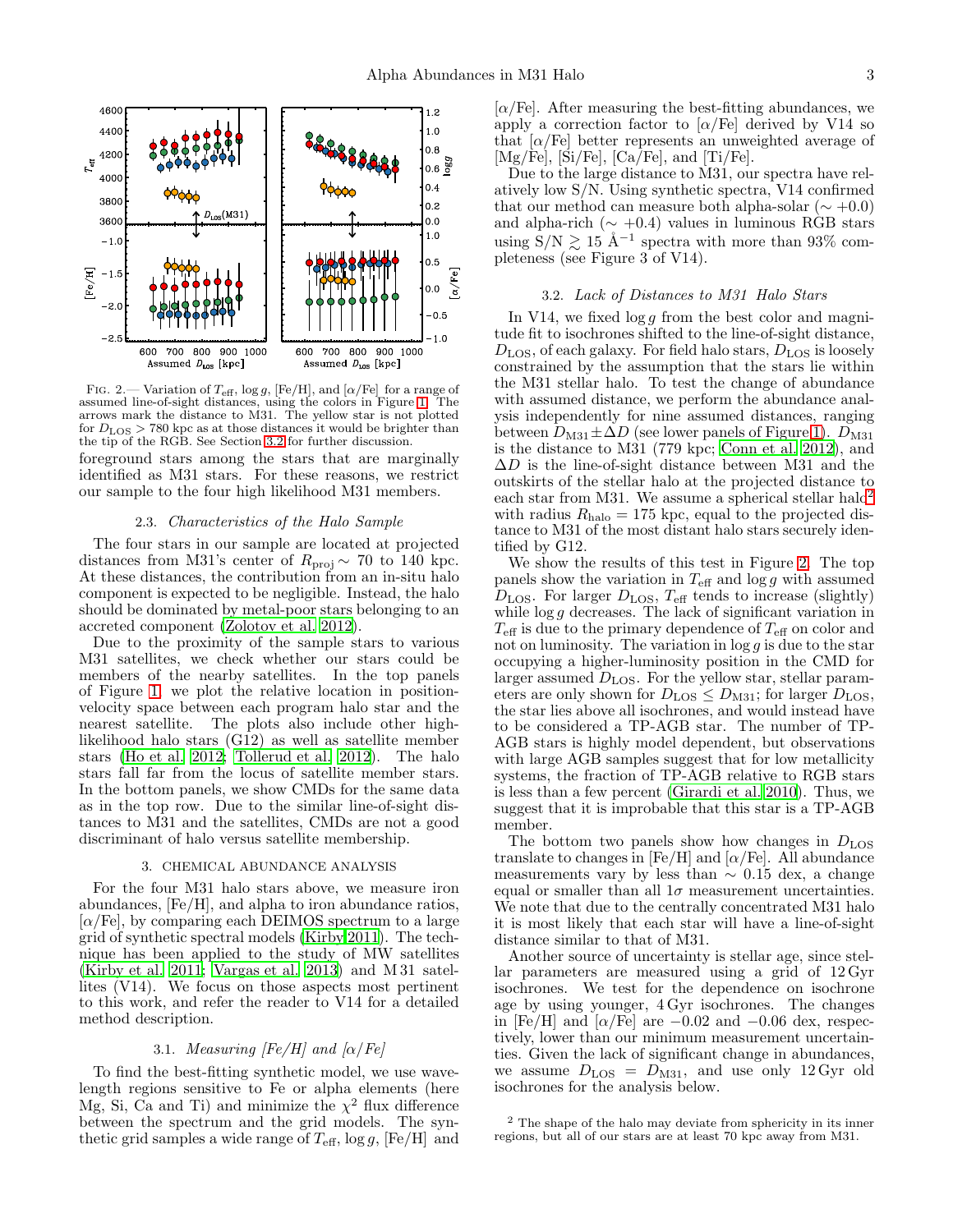

<span id="page-3-0"></span>FIG. 3.—  $\alpha$  [Fe] as a function of [Fe/H] for the four M31 halo stars. Small squares indicate MW inner/outer halo stars measured with high resolution by [Ishigaki et al. \(2012](#page-5-12)). A representative error bar for the MW halo measurements is included in the legend. The M31 halo stars are alpha-enhanced on average, similar to that in Milky Way halo stars of comparable metallicities.

#### 4. RESULTS

We have measured [Fe/H] and  $\alpha$ /Fe] for four outer halo stars of M31 spanning  $\sim$ 1 dex in [Fe/H]. We measure  $[Fe/H] = -2.15 \pm 0.21, -1.97 \pm 0.20, -1.67 \pm 0.20$ 0.17,  $-1.43 \pm 0.13$ ; and  $\lbrack \alpha/\mathrm{Fe} \rbrack = +0.39_{-0.30}^{+0.26}, -0.23_{-0.56}^{+0.45}$ ,  $+0.52^{+0.19}_{-0.21}$ ,  $+0.12^{+0.17}_{-0.18}$ ). The stars are located between  $R_{\text{proj}} \sim 70$  and 140 kpc from M31. In Figure [3](#page-3-0) we plot our [Fe/H] and  $\alpha$ /Fe] measurements. Three out of the four stars have  $\alpha$ /Fe] > 0.0, consistent with typical MW halo values within the uncertainties (see Sec-tion [4.1\)](#page-3-1). While the fourth star has  $\alpha$ /Fe]  $< 0$ , its large uncertainty does not allow us to distinguish whether it is drawn from an alpha-poor population enriched by Ferich Type Ia SNe, or is an  $\alpha$ /Fe] enhanced star scattered to low  $\alpha$ /Fe]. Low  $\alpha$ /Fe] and [Fe/H] stars have been detected in the MW halo but are rare [\(Ivans et al. 2003\)](#page-5-32). Our sample is too small to detect an intrinsic range in  $\alpha$ /Fe] in the M31 halo.

# <span id="page-3-1"></span>4.1. Average  $\alpha$ /Fe] in the M 31 Outer Halo and Comparison to Milky Way

To draw conclusions from our small sample, we determine the sample average  $\alpha$ /Fe] ratio in two ways. First, we measure the unweighted average and its uncertainty taking into account the small sample size from the Student-t distribution. We obtain  $\langle \bar{\alpha}/\mathrm{Fe} \rangle$ =  $+0.20 \pm 0.20$ . An inverse-variance weighted mean yields  $\langle \vert \alpha / \mathrm{Fe} \vert \rangle = +0.28 \pm 0.12$ , but Monte Carlo tests by V14 suggest that this weighting could bias the average high by  $\sim$  +0.05 − 0.10 due to a modest anti-correlation between  $\alpha$ /Fe] and its uncertainty. Second, we recalculate  $\langle \langle \alpha/\vec{Fe} \rangle \rangle$  by weighting our measurements by their expected fractional contribution to the halo from [Gilbert et al. \(2014\)](#page-5-20)'s metallicity distribution function (MDF), shown in Figure [4.](#page-3-2) We use the thicker histogram, corresponding to stars at the same projected distances from M31 as our stars. We draw 10,000 realizations of  $[Fe/H]$  and  $[\alpha/Fe]$  from each of our four stars using their best-fit values and individual errors. Each re-



<span id="page-3-2"></span>Fig. 4.— MDF for M31 outer halo stars in the same range of distances as our  $\alpha$ /Fe] sample (solid histogram), and for halo stars at all distances (thin dashed histogram), using the photometric metallicities from G14. The bin size is equal to the mean [Fe/H] uncertainty for metal-poor stars in the MDF (=  $\sigma \sim 0.29$ ). The yaxis is scaled arbitrarily to show the shapes of the two histograms. The four stars presented in this paper span roughly the metal-poor half of the outer halo MDF.

alization is thus a sample of four ([Fe/H],  $\alpha$ /Fe]) pairs. We reorder the pairs by [Fe/H] and calculate weights for each  $\alpha$ /Fe] value as the area under the normalized MDF bounded by the midpoint between the [Fe/H] value of each of our data points and the previous/next value. We truncate the MDF to the range of [Fe/H] abundances of our stars. From the 10,000 realizations, we measure  $\langle \vert \alpha / \mathrm{Fe} \vert \rangle = +0.19 \pm 0.14$ , in agreement with the simple average.

We next compare  $\alpha$ /Fe] between the MW and M31 halos. For the MW, we use the homogeneous sample by [Ishigaki et al. \(2012\)](#page-5-12), who classify stars as inner or outer halo stars kinematically. We select all 68 stars with reported measurements of [Mg/Fe], [Si/Fe], [Ca/Fe], and  $[Ti/Fe]$  to calculate  $[\alpha/Fe]$  consistently with our own definition of  $\alpha$ /Fe] (see Section [3.1\)](#page-2-4). The MW points are also plotted in Figure [3.](#page-3-0) We calculate  $\langle \sigma/\text{Fe} \rangle$  for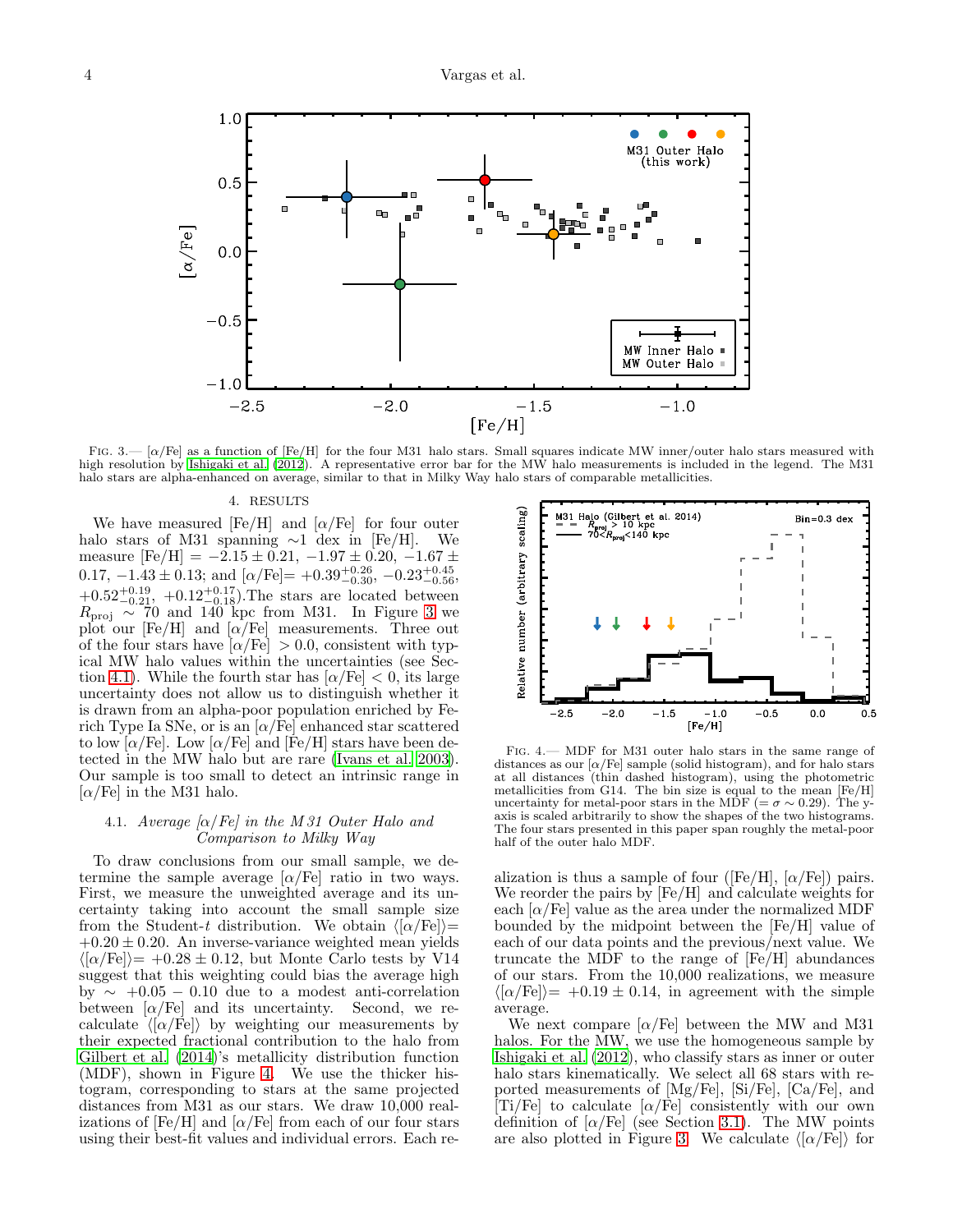

<span id="page-4-9"></span>FIG. 5.— Comparison of the four field halo star  $\alpha$ /Fe] abundances with those of the four M31 satellites with the largest number of measurements (V14, small circles). Both halo and satellite samples come from DEIMOS spectra of RGBs with similar S/N, analyzed with the same method. The halo sample is more metalpoor than the two brighter satellites.

both MW inner and outer halo subsamples, finding unweighted averages of  $\langle \langle \alpha/\text{Fe} \rangle \rangle = +0.23$  in both cases. Thus, our average  $\alpha$ /Fe] value for M31's outer halo stars  $(\langle [\alpha/Fe]\rangle = 0.20 \pm 0.20)$  is consistent with the MW value within the uncertainties (in the same range of metallicities).

## 4.2. M 31 Halo versus Satellite Galaxies

The lower  $\alpha$ /Fe] ratios in MW surviving satellites relative to MW halo stars (e.g., [Venn et al. 2004;](#page-5-33) [Kirby et al.](#page-5-29) [2011\)](#page-5-29) have been used to infer that MW halo progenitors had short-lived and rapid star formation histories relative to the surviving satellites [\(Robertson et al. 2005\)](#page-5-34). Using our sample and V14, we compare in Figure [5](#page-4-9) the alpha abundances between the halo and the four present-day M31 satellites with the largest samples (And V, And VII, And II, and NGC 185). The satellites range in luminosity from  $7 \times 10^5$  L<sub>☉</sub> (And V) to  $1.8 \times 10^8$  L<sub>☉</sub> (NGC 185). Thus, they sample a wide range of the satellite luminosity function except for the faint end.

The average [Fe/H] of our halo sample is most similar to those of the less luminous And V and And VII, whereas And II and NGC 185 are more metal-rich. Our small sample size precludes strong statistical comparisons between halo and satellite abundances, but we make a first attempt by comparing  $\langle \langle \alpha/\text{Fe} \rangle \rangle$ . V14 measured average  $\alpha$ /Fe] ratios of  $0.12 \pm 0.09$ ,  $0.30 \pm 0.09$ ,  $0.03 \pm 0.09$  and  $0.12 \pm 0.09$  for And V, And VII, And II, and NGC185, respectively. Thus, none of the satellites have an  $\langle \alpha/\text{Fe} \rangle$  value discrepant by more than  $1\sigma$ from the halo value calculated in Section [4.1,](#page-3-1)  $\langle \alpha/\text{Fe} \rangle$ =  $+0.20\pm0.20$ , The comparison between the halo and satellites must thus be revisited with larger samples.

#### 5. DISCUSSION AND CONCLUSIONS

We present the first  $\alpha$ /Fe] measurements of stars in a stellar halo beyond the MW. The average  $\alpha$ /Fe] of our four M31 outer halo stars is  $0.20 \pm 0.20$ . The metallicities of the four stars sample roughly the metal-poor half of the metallicity distribution of the outer halo at distances comparable to those of our four stars (70  $\lesssim R_{\text{proj}} \lesssim 140$ ) kpc).

High alpha enhancements are characteristic of Type II SNe enrichment of the ISM operating on short timescales. Thus, the best-fit high average  $\alpha$ /Fe] ratio in the outer M31 halo combined with the low halo metallicity at these projected distances hints towards a progenitor population that came into proximity with the proto-M31 halo at early times. In simulations of halo formation, dwarf satellites with high  $\langle \alpha/Fe \rangle$  and low  $\langle [Fe/H] \rangle$  correlate with elevated star formation rates, early accretion, [\(Johnston et al. 2008;](#page-5-3) [Tissera et al. 2012\)](#page-5-4) and/or were more affected by gravitational tidal interactions [\(Nichols et al. 2014](#page-5-35)). An alternate pathway for producing a high  $\alpha$ /Fe] population is to invoke the dissolution of globular clusters. In the MW halo, globular clusters may have contributed anywhere from a few to 50% of the halo stellar mass (e.g., [Carretta et al.](#page-4-10) [2010;](#page-4-10) [Martell et al. 2011](#page-5-36)). Given the  $\alpha$  Fe] enhancements of present-day M31 globular clusters  $(\langle [\alpha/Fe]\rangle=$  $+0.37 \pm 0.16$ , [Colucci et al. 2009\)](#page-4-11), this formation pathway may also hold in the M31 halo.

The M31 halo enrichment pattern agrees with that of the MW halo, whether considering inner or outer halo stars. Given the apparent differences in accretion histories between the MW and M31 stellar halos, it is somewhat surprising that both share similar chemical properties (at similar metallicities). More measurements of  $\alpha$ /Fe] in outer halo stars of the MW and M31 are needed to better compare the chemical properties of the principal progenitors of both outer halos.

#### ACKNOWLEDGEMENTS

LCV acknowledges useful conversations with Nikhil Padmanabhan during the analysis stage of this project. LCV was supported by the National Science Foundation Graduate Research Fellowship (Grant No. DGE−1122492). MG and LCV acknowledge support from NSF Grant AST−0908752, and PG acknowledges support from NSF grant AST−1010039. EJT and KG were supported by NASA through Hubble Fellowship Grant Nos. 51316.01 and 51273.01, awarded by the Space Telescope Science Institute, which is operated by the Association of Universities for Research in Astronomy, Inc., for NASA, under contract NAS 5-26555. Facilities: Keck II (DEIMOS)

#### REFERENCES

- <span id="page-4-10"></span><span id="page-4-1"></span>Carollo, D., Beers, T. C., Chiba, M., et al. 2010, ApJ, 712, 692 Carretta, E., Bragaglia, A., Gratton, R. G., et al. 2010, A&A, 516, A55
- <span id="page-4-3"></span>Cayrel, R., Depagne, E., Spite, M., et al. 2004, A&A, 416, 1117
- <span id="page-4-4"></span>Cohen, J. G., Christlieb, N., McWilliam, A., et al. 2004, ApJ, 612, 1107
- <span id="page-4-11"></span>Colucci, J. E., Bernstein, R. A., Cameron, S., McWilliam, A., & Cohen, J. G. 2009, ApJ, 704, 385
- <span id="page-4-8"></span>Conn, A. R., Ibata, R. A., Lewis, G. F., et al. 2012, ApJ, 758, 11
- <span id="page-4-0"></span>Cooper, A. P., Cole, S., Frenk, C. S., et al. 2010, MNRAS, 406, 744
- <span id="page-4-7"></span>Cooper, M. C., Newman, J. A., Davis, M., Finkbeiner, D. P., & Gerke, B. F. 2012, spec2d: DEEP2 DEIMOS Spectral Pipeline, astrophysics Source Code Library
- <span id="page-4-5"></span>Deason, A. J., Belokurov, V., Evans, N. W., & Johnston, K. V. 2013, ApJ, 763, 113
- Font, A. S., Johnston, K. V., Bullock, J. S., & Robertson, B. E. 2006, ApJ, 638, 585
- <span id="page-4-2"></span>Fulbright, J. P. 2000, AJ, 120, 1841
- <span id="page-4-6"></span>Gilbert, K. M., Guhathakurta, P., Kalirai, J. S., et al. 2006, ApJ, 652, 1188